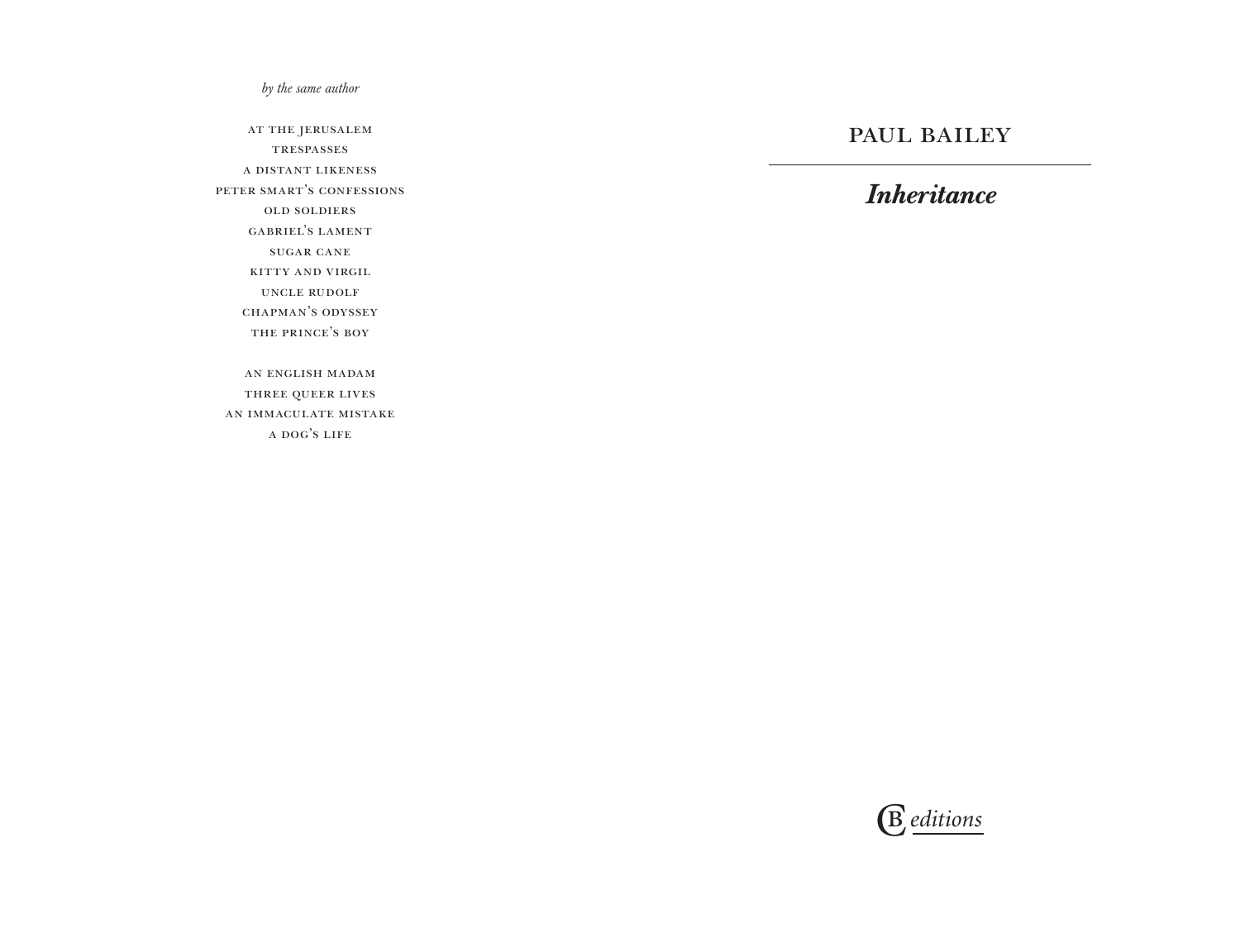For Jeremy

First published in 2019 by CB editions 146 Percy Road London W12 9QL www.cbeditions.com

All rights reserved

© Paul Bailey, 2019

Paul Bailey has asserted his right under the Copyright, Designs and Patents Act 1988 to be identified as author of this work

Printed in England by Blissetts, London w3 8DH

isbn 978–1–909585–30–0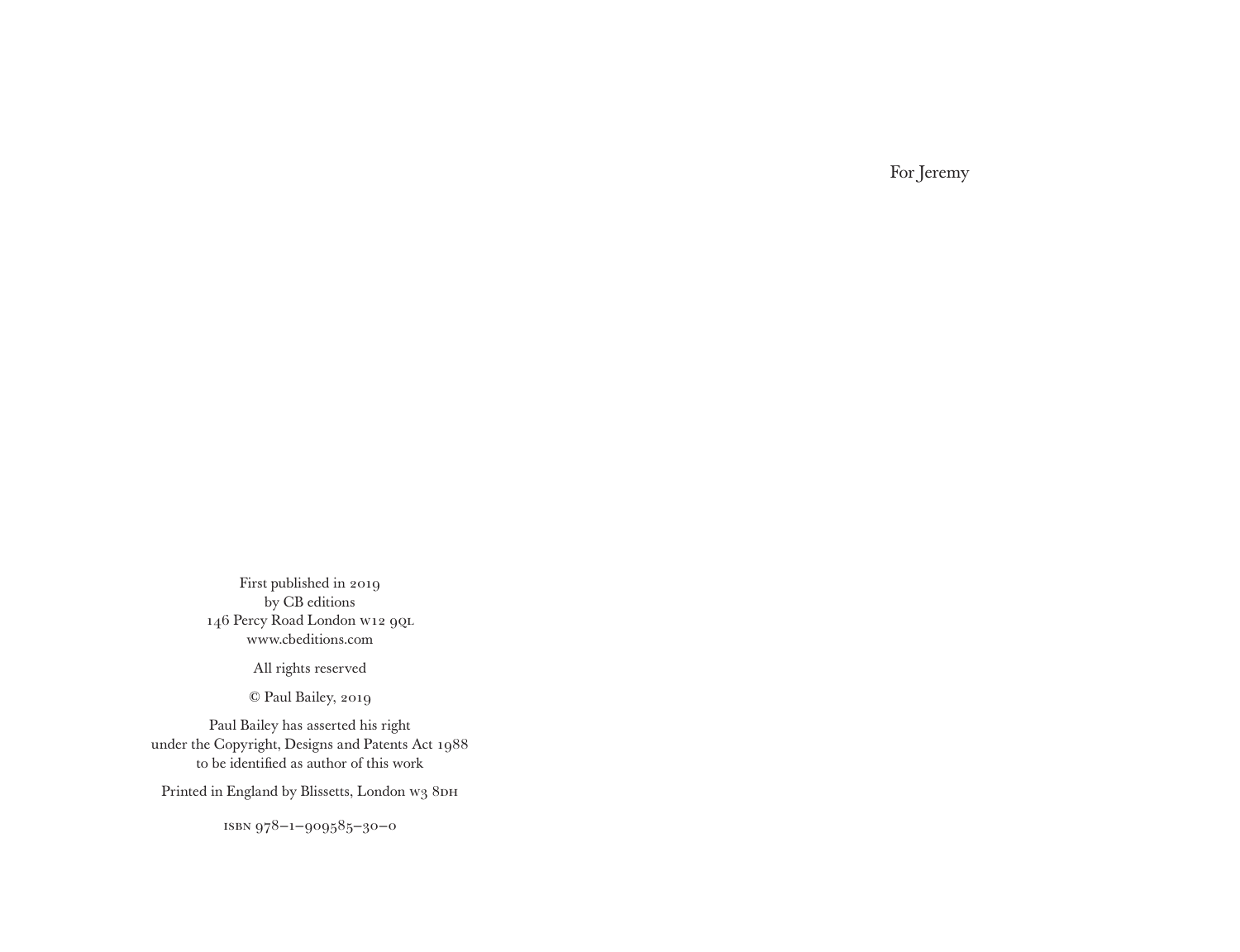#### acknowledgements

Some of these poems first appeared in the *Times Literary Supplement*. Grateful thanks are due to Alan Jenkins and the late Mick Imlah. 'Three Scenes from the Midwest' was published in *London Magazine*, under the editorship of the unforgotten Alan Ross. Dr Steven Jacobi, Head of English at Wellington College International, Shanghai, chose the poem 'Summer of Love' for inclusion in a special edition of the college's magazine *The Retreat*, devoted entirely to the *Star Wars* films. I offer him my surprised and delighted thanks.

The poem 'Essential Stationery' is dedicated to Maggi Hambling; 'Urban' to Marius Chivu, and 'Lyrical' to Norman and Cella Manea.

I want to thank the following dear friends for their sometimes critical encouragement: Georgina Hammick, in particular; Ali Smith and Sarah Wood; Peter Parker; David Perry; Shena Mackay; Sarah Hutchings and Hilary Cooke and Roger and Anna Lewis.

Two people especially have made the publication of this collection possible. Matthew Marland, the young agent I acquired following the shocking death of his much loved predecessor David Miller, at Rogers, Coleridge & White, has been a tireless enthusiast for my poetry. He has made himself quietly and humorously effectual on my behalf. Finally, I have to express my gratitude to Charles Boyle, founder of the wonderfully individual publishing house CB editions. He is one of the shrewdest and least dictatorial editors I have ever worked with. He is publishing this book because he wants to and that is a great honour.

'Inheritance' is dedicated to a long-suffering and exceptional human being.

There is nothing fine about being a child; it is fine, when we are old, to look back to when we were children.

– Cesare Pavese, *This Business of Living*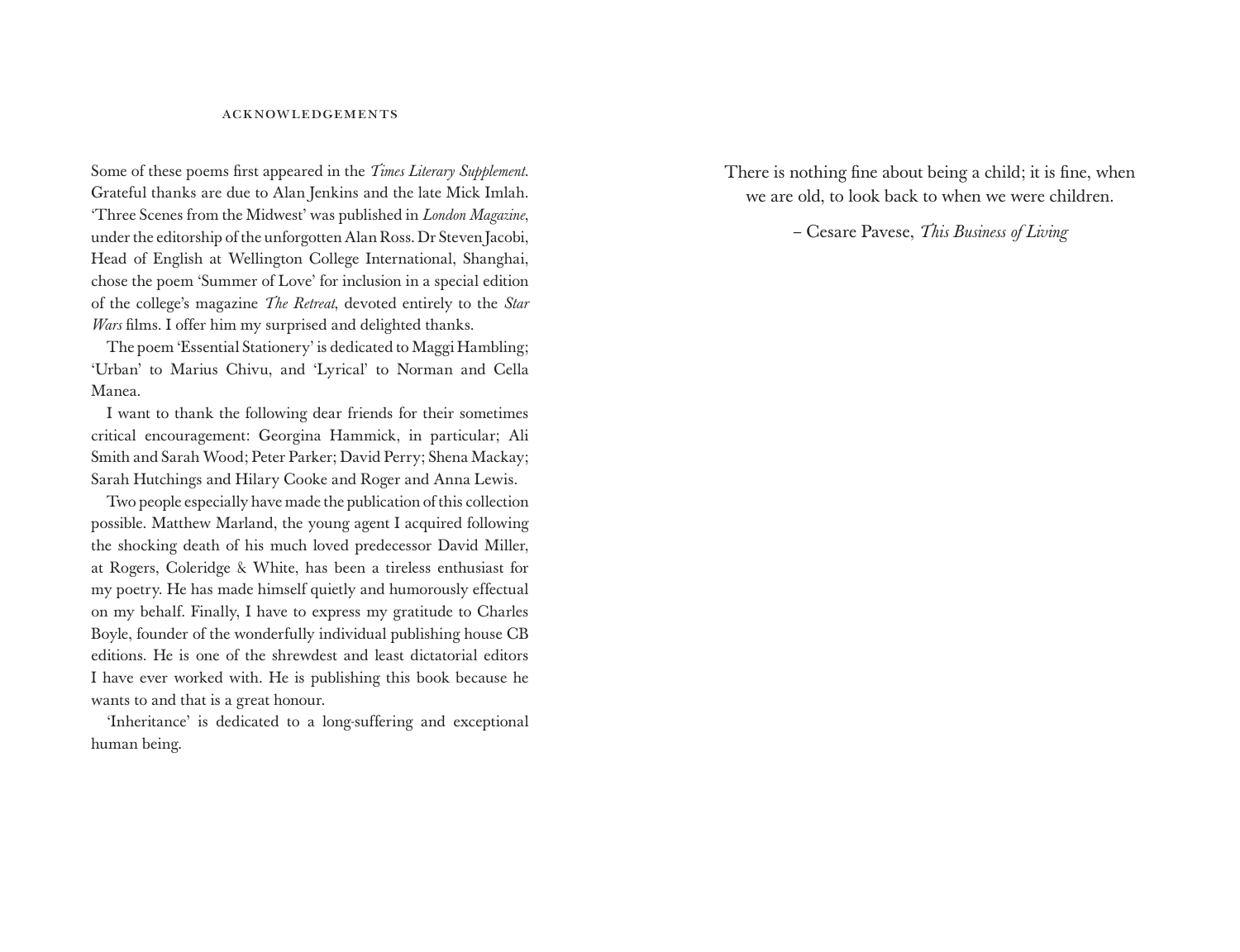# **Contents**

| For J.                        | ı              |
|-------------------------------|----------------|
| Inheritance                   | 3              |
| Lullaby                       | $\overline{4}$ |
| Gaiety                        | 5              |
| The Prelude                   | 6              |
| Soap and Water                | 7              |
| Passion                       | 11             |
| Love                          | 12             |
| Ducklings                     | 13             |
| <b>Essential Stationery</b>   | 14             |
| Betrayal                      | 15             |
| Guests                        | 16             |
| Elegy                         | 17             |
| Ambrosia                      | 18             |
| Summer of Love                | 19             |
| Three Scenes from the Midwest | 22             |
| <b>Ancestral Voices</b>       | 28             |
| <b>French Letters</b>         | 30             |
| Venetian                      | 32             |
| Golden                        | 33             |
| In Memory                     | 34             |
| Lux aeterna                   |                |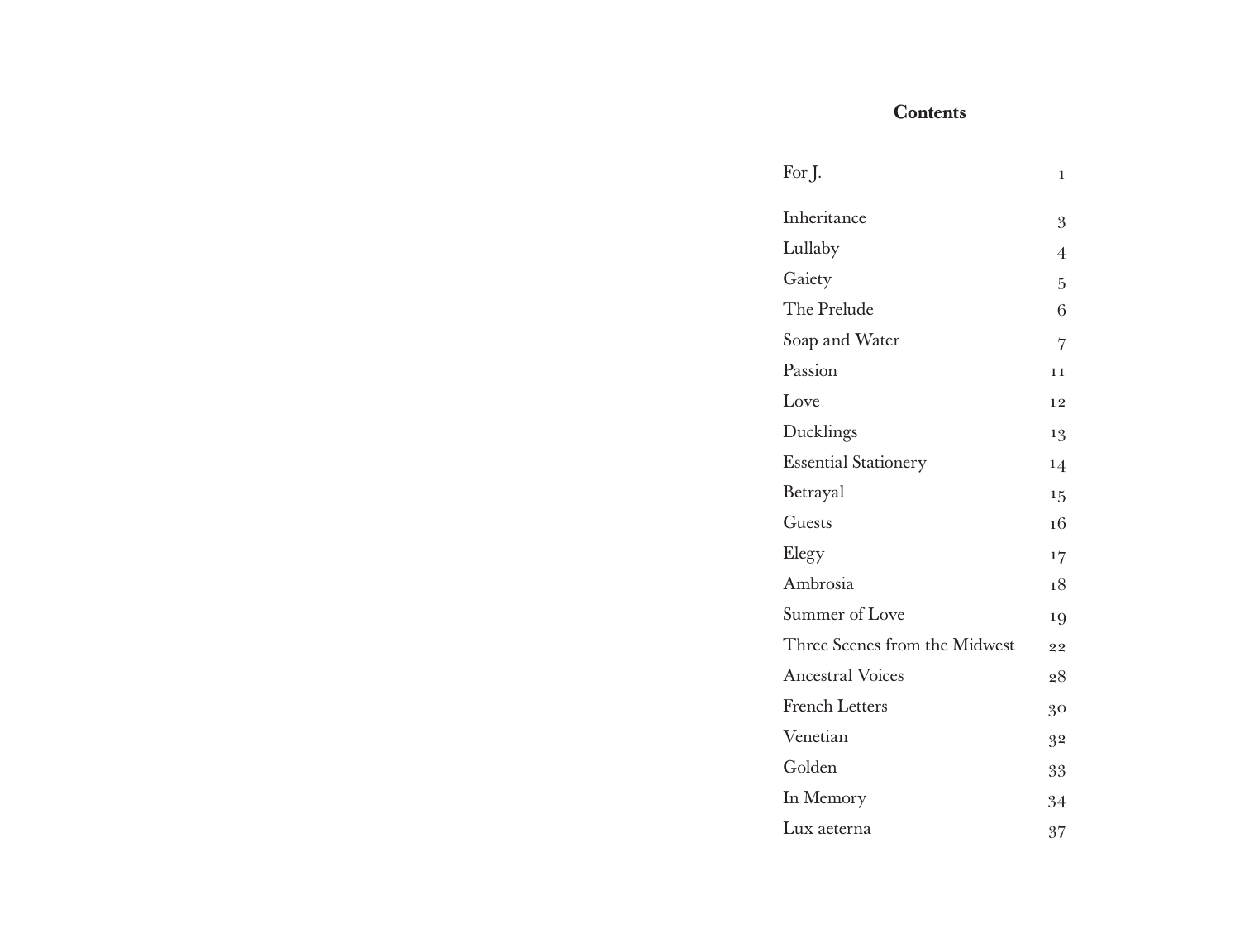| Morning Departure | 38             | For J.                                                                                                                                             |  |
|-------------------|----------------|----------------------------------------------------------------------------------------------------------------------------------------------------|--|
| Consequence       | 39             |                                                                                                                                                    |  |
| Design            | $40^{\circ}$   | This coming-together, this sweetness,<br>this stopping-of-clocks for unwatched hours<br>might be the gift of grief:<br>a blessing from two ghosts. |  |
| Urban             | 4 <sup>1</sup> |                                                                                                                                                    |  |
| Beauty            | 4 <sup>2</sup> |                                                                                                                                                    |  |
| <b>Blank Page</b> | 43             |                                                                                                                                                    |  |
| Lyrical           | 44             | Such a warm union of eyes and hands -<br>now focused, now attached -<br>might be their benison:                                                    |  |
| Afterlife         | 46             |                                                                                                                                                    |  |
| Hamlet in Old Age | 47             |                                                                                                                                                    |  |
| Amazement         | 4 <sup>8</sup> | our somewhere from their nowhere.                                                                                                                  |  |
|                   |                | Your hair looks startled after sleep.                                                                                                              |  |

My morning's task's to calm it.

without their absence.

This is a gesture that might not have been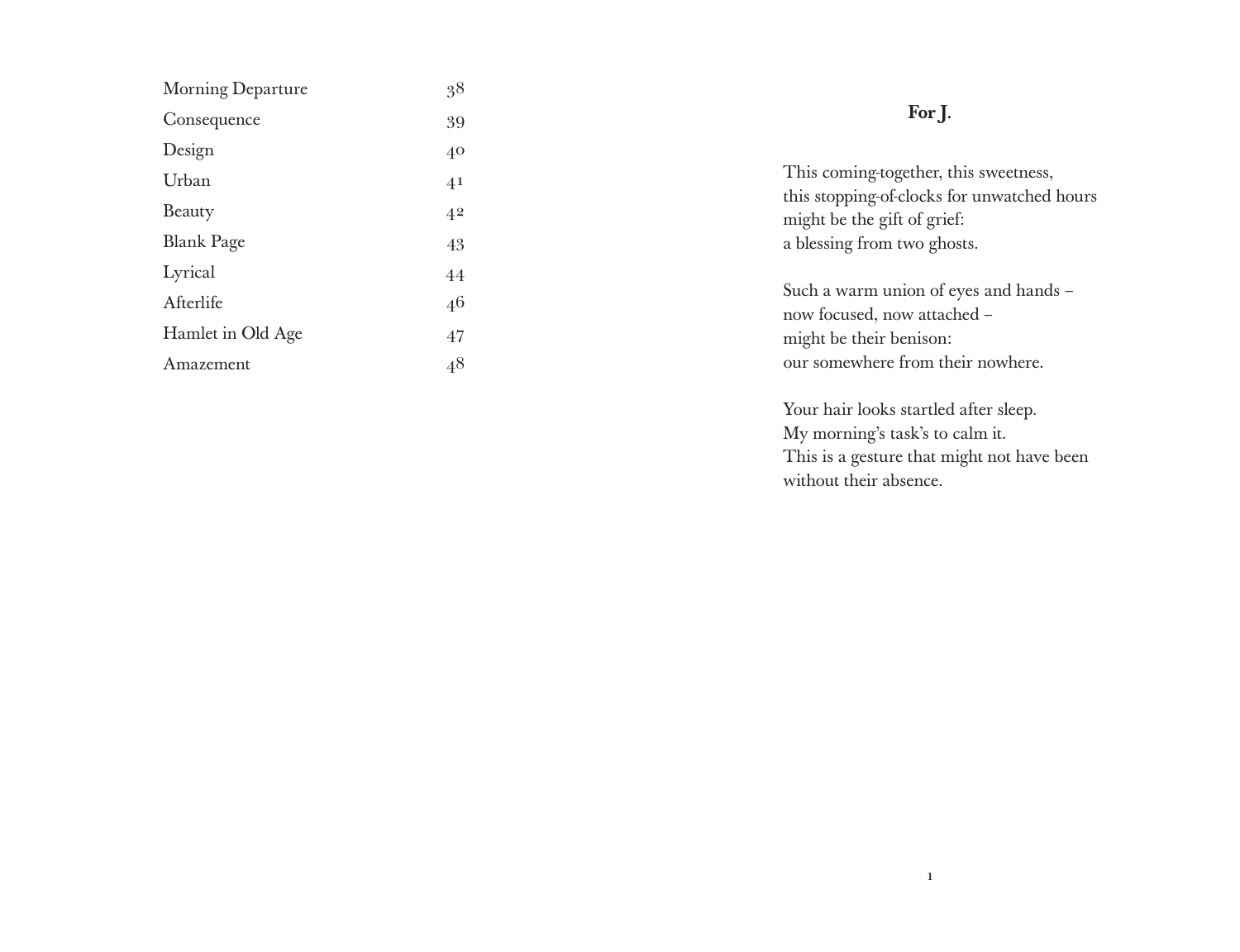#### Inheritance

Despair's a curious thing to give a child. It was my father's gift to me times beyond numbering.

He gave it casually, in frowns and sighs, with never any cause for decoration or fancy wrapping.

His silences were like fugues to me, their resonance composed of other silences too terrible for voicing.

That was his way with his youngest son who had battled for life at the age of four and was still surviving.

He'd earned his gloom in Flanders, in the mud. This much I learned on his last night alive when he couldn't stop talking.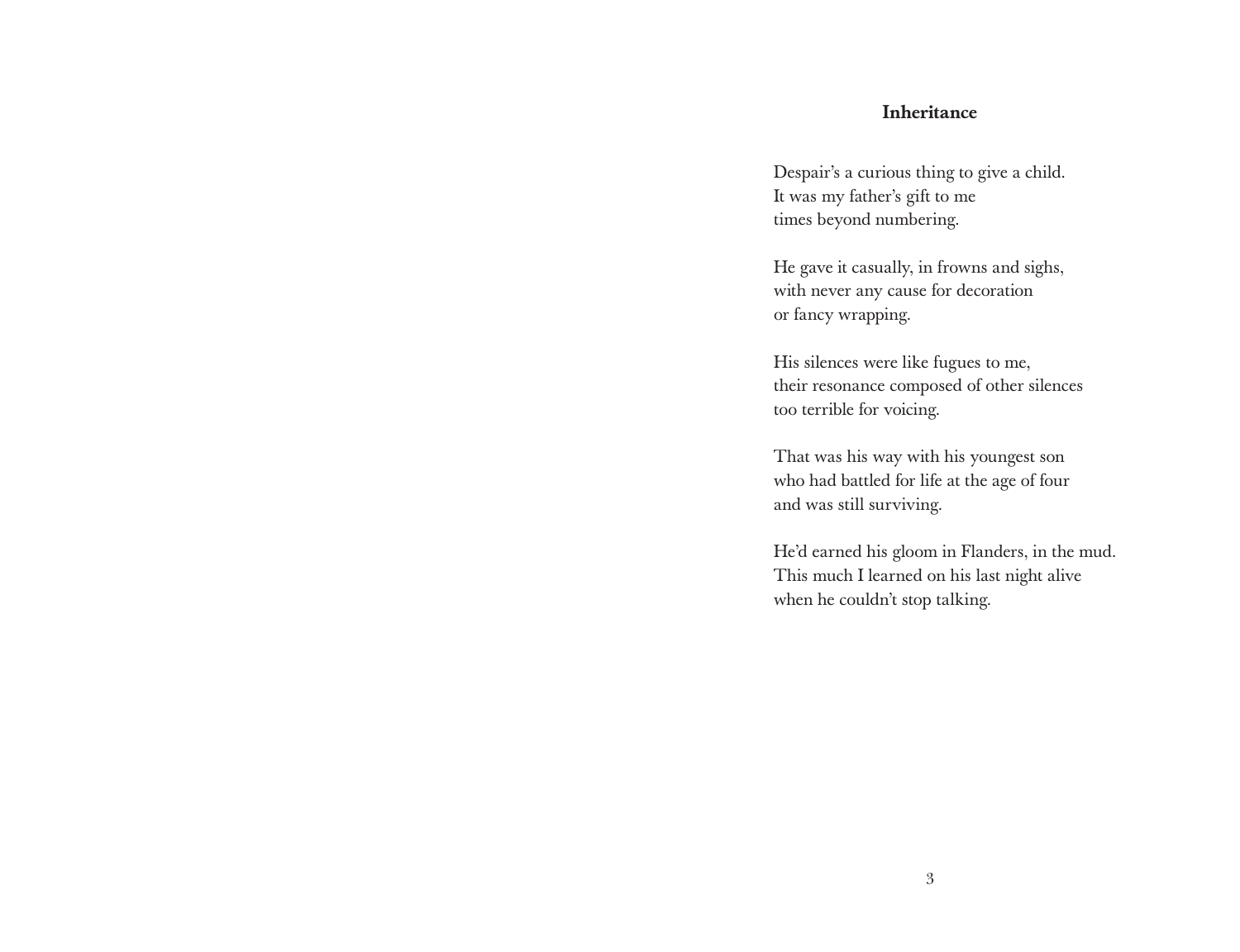## **Lullaby**

An illness took my voice away. I listened and I listened and I listened to catch each precious word I couldn't speak.

The nurses spoke to me and sang to me welcoming me back with gentleness to where I was before the stone lodged in my throat.

'This little boy deserves a lullaby,' the matron said. 'See that he gets one every night.' The nurses, Joan and Mabel, honoured her command.

My voice returned to me, making a purer sound. I was released into the world of speech once more, hoping to hear a lullaby again.

#### **Gaiety**

Some people are sustained by sorrow. I think I'm one of them. That's why I laugh so much. That's why I'm called a clown. And that's the deep dark reason why I am accounted frivolous.

I came back from the dead when I was four with a brand-new voice to mark my resurrection. It had a mocking sound to it, my mother said, when it wasn't being miserable. I was a funny little so-and-so, in her opinion.

I've never lost that sound, though often I have wanted to. It was extinction's gift to me. It camouflages every sorrow I've survived.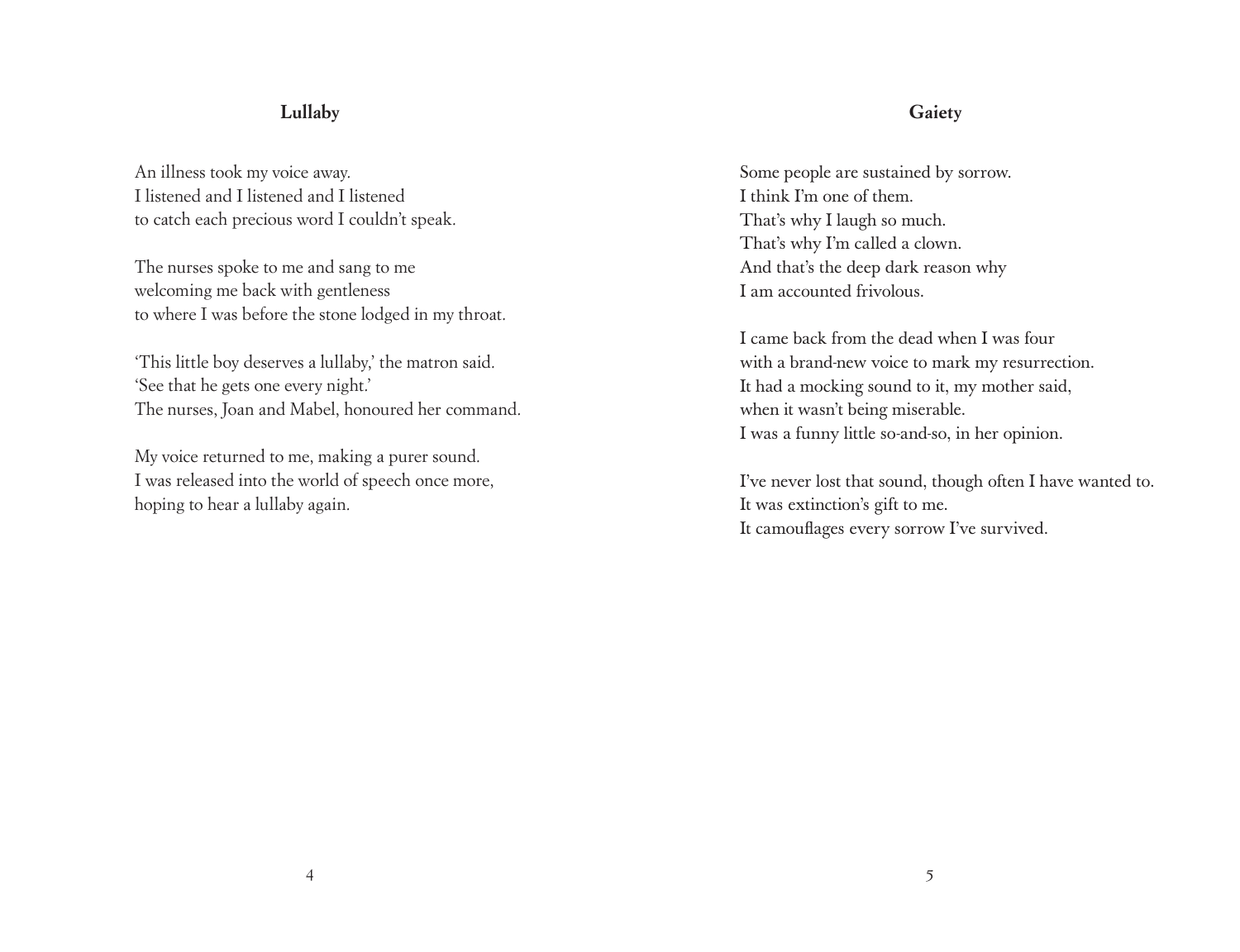### **The Prelude**

Poets were sissies when I was a kid. They had nancy-boy feelings. They weren't like men. It stood to reason.

Poets were scroungers when I was a kid. They were poor as church mice. They lived off others. You couldn't trust them.

Poets were layabouts when I was a kid. They were born bone idle. They were less than useless. Just heed the warning.

Poets were this and poets were that when I was a kid. They weren't good people. They were not like us. That was for certain.

Poets were worse than tarts when I was a kid. They didn't have morals. They knew no shame. They spread diseases.

The things I was told about poets when I was a kid made them sound heavenly. I craved their strangeness, their wilful disorder. I wanted to be like them if it were possible.

I think I was told these things about poets when I was a kid because the tellers loved me and cared for me after their fashion.

## Soap and Water

Imagine a shrimp of a boy encased in a skinny frame. 'His head's seldom out of a book,' he hears people say of him. 'He won't grow up to be big and strong if he carries on like that.'

He has a granny who never looks really clean to him, not in the really clean way his mother looks really clean or scrubbed to a shine like all but one of the nurses who helped him to fight for his life when he was four years old.

It's a sunshiny day in the summer of 1944 and his dirty granny is telling him to put his skates on and get out of bed, for there is serious work to be done. She has a gentleman's body to wash.

Imagine a boy of seven puzzling over these words. He washes himself, after all, as he's been taught to, over and over, by his really clean mother, so why can't a gentleman do the same? He asks his granny that question and she mumbles back that curiosity killed the cat and beggars can't be choosers.

He's in the dark now with her talk of cats and beggars. He'll ask the gentleman himself, who'll tell him.

Or so he hopes as his granny takes him by the hand to the very grand house at the top of the hilly street which belongs, she says, to a family called Southampton.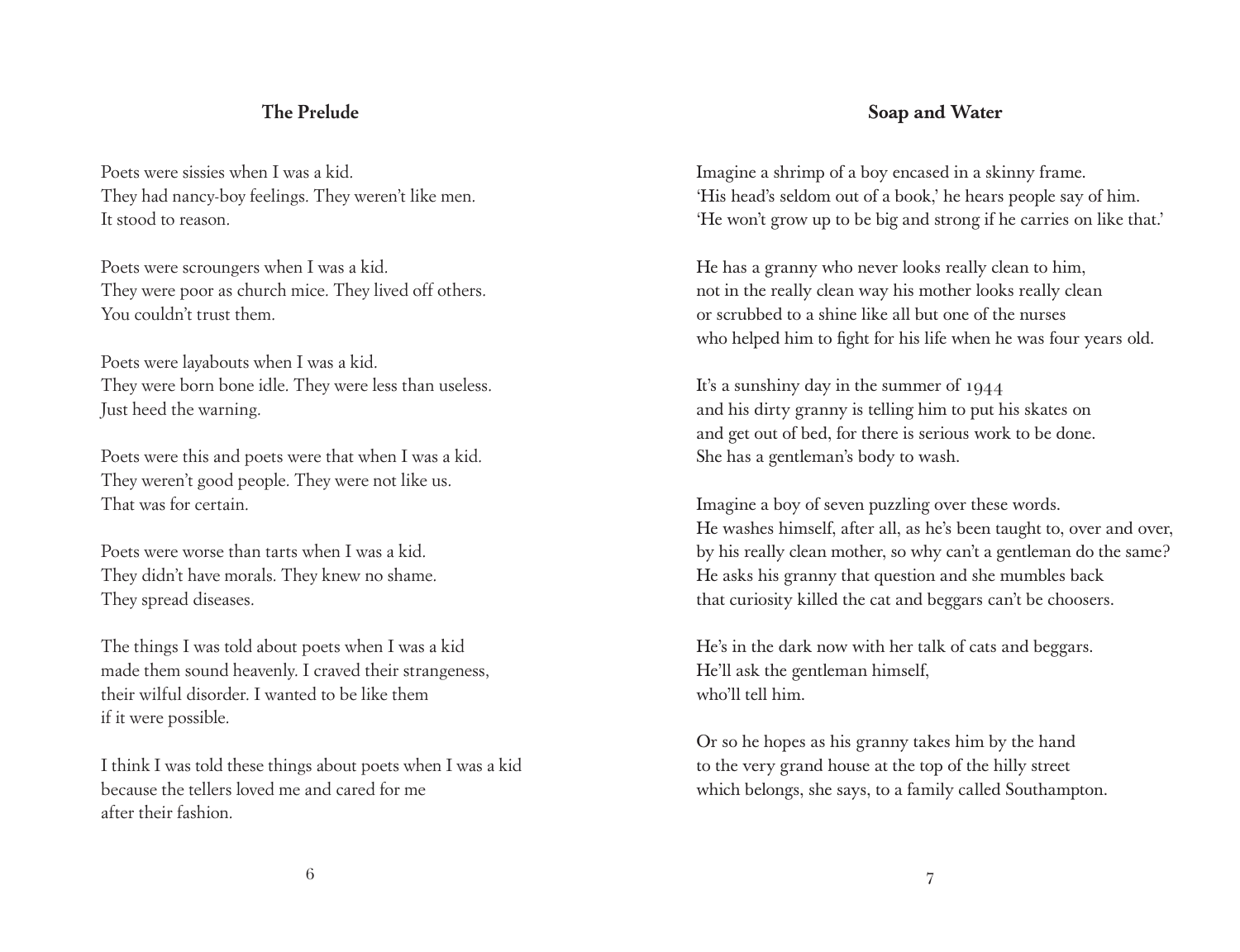'We're expecting you, Emily,' says the man who opens the door. He's wearing a black suit and a black tie which strikes the boy as a little bit funny considering how hot it is already. 'Mr George is as ready, Emily, as he'll ever be and waiting for your kind attention on the table.'

The boy is flustered. Why is this gentleman, this Mr George, waiting on a table for a dirty old woman to wash him? His granny smells of the snuff she sniffs up her nose. It's given her a yellow moustache that scrubbing can't get rid of.

'We've put him in the dining room, his favourite in the house.' The man in black is smiling as he speaks. 'He loved his food and drink, did Mr George,' says Emily. 'I waited on him many times.'

Imagine what the skinny shrimp sees next. The dining room's enormous. So's the table, too, that seems to stretch for miles. In its centre, under a clean white sheet or tablecloth, lies something bulky.

The man in black whisks off the sheet or cloth, saying 'Hey presto, Emily!'

Imagine, if you can, the boy's surprise the moment the gentleman's revealed. He wonders why this Mr George forgot to dress that morning, what made him settle for his birthday suit.

A maid brings in a bowl of water. She puts it on the endless table. Another carries towels, a flannel, and a slab of reddish soap that's known as Lifebuoy.

The gentleman who liked his food and drink does not even move when the dirty granny starts washing his very fat and purply body. 'There's a lot of him to clean,' she says. 'God rest his soul.'

She cleans and wipes his chest and tummy, his arms and legs and feet. It's time to turn him over, she tells the man in black. A second man appears, out of the shadows, to offer his assistance. They have a struggle. 'Heave ho!' they say, and Mr George is lying upside down while dirty granny squeezes out the flannel she's just used on his thingummy and balls.

The shrimp who's seven and six months looks on as his dirty old granny – who reeks of snuff and sweat and the stout she's fond of drinking – gives the gentleman a 'thorough scour'. 'He's made a motion,' she informs the man in black. 'They all do at the end. It's only natural.'

Imagine the little boy's state of mind when he hears his dirty granny declare 'He's sweet and lovely for his Maker now' as she sprays the body with lavender cologne.